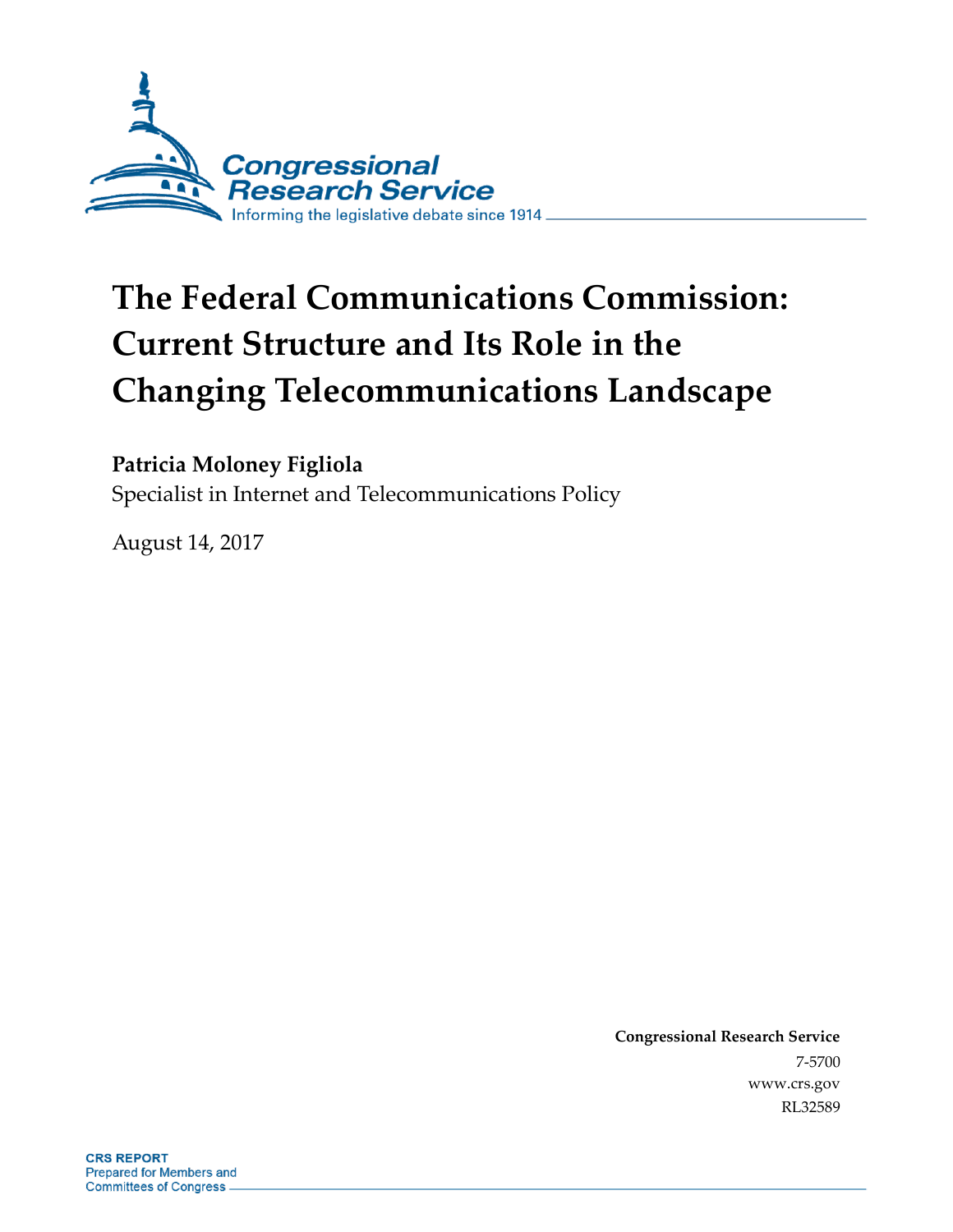## **Summary**

The Federal Communications Commission (FCC) is an independent federal agency with its five members appointed by the President, subject to confirmation by the Senate. It was established by the Communications Act of 1934 (1934 Act) and is charged with regulating interstate and international communications by radio, television, wire, satellite, and cable. The mission of the FCC is to ensure that the American people have available—at reasonable cost and without discrimination—rapid, efficient, nation- and world-wide communication services, whether by radio, television, wire, satellite, or cable.

Although the FCC has restructured over the past few years to better reflect the industry, it is still required to adhere to the statutory requirements of its governing legislation, the Communications Act of 1934. The 1934 Act requires the FCC to regulate the various industry sectors differently. Some policymakers have been critical of the FCC and the manner in which it regulates various sectors of the telecommunications industry—telephone, cable television, radio and television broadcasting, and some aspects of the Internet. These policymakers, including some in Congress, have long called for varying degrees and types of reform to the FCC. Most proposals fall into two categories: (1) procedural changes made within the FCC or through congressional action that would affect the agency's operations or (2) substantive policy changes requiring congressional action that would affect how the agency regulates different services and industry sectors.

Since 2009, the FCC's entire budget is derived from regulatory fees collected by the agency rather than through a direct appropriation. The fees, often referred to as "Section (9) fees," are collected from license holders and certain other entities (e.g., cable television systems) and deposited into an FCC account. The law gives the FCC authority to review the regulatory fees and to adjust the fees to reflect changes in its appropriation from year to year. For FY2018, the commission requested a budget of \$322,035,000, all collected through regulatory fees. This request represents a decrease of \$17,809,000 or 5.2% from the FY2017 level of \$339,844,000. As part of its request, the FCC requested \$111,150,000 in budget authority for the spectrum auctions program, a decrease of \$5,850,000 or 5% from the FY2017 level of \$117,000,000. The House Financial Services and General Government Appropriations Act, 2018 (H.R. 3280) as reported on July 17, 2017, would appropriate the amounts requested.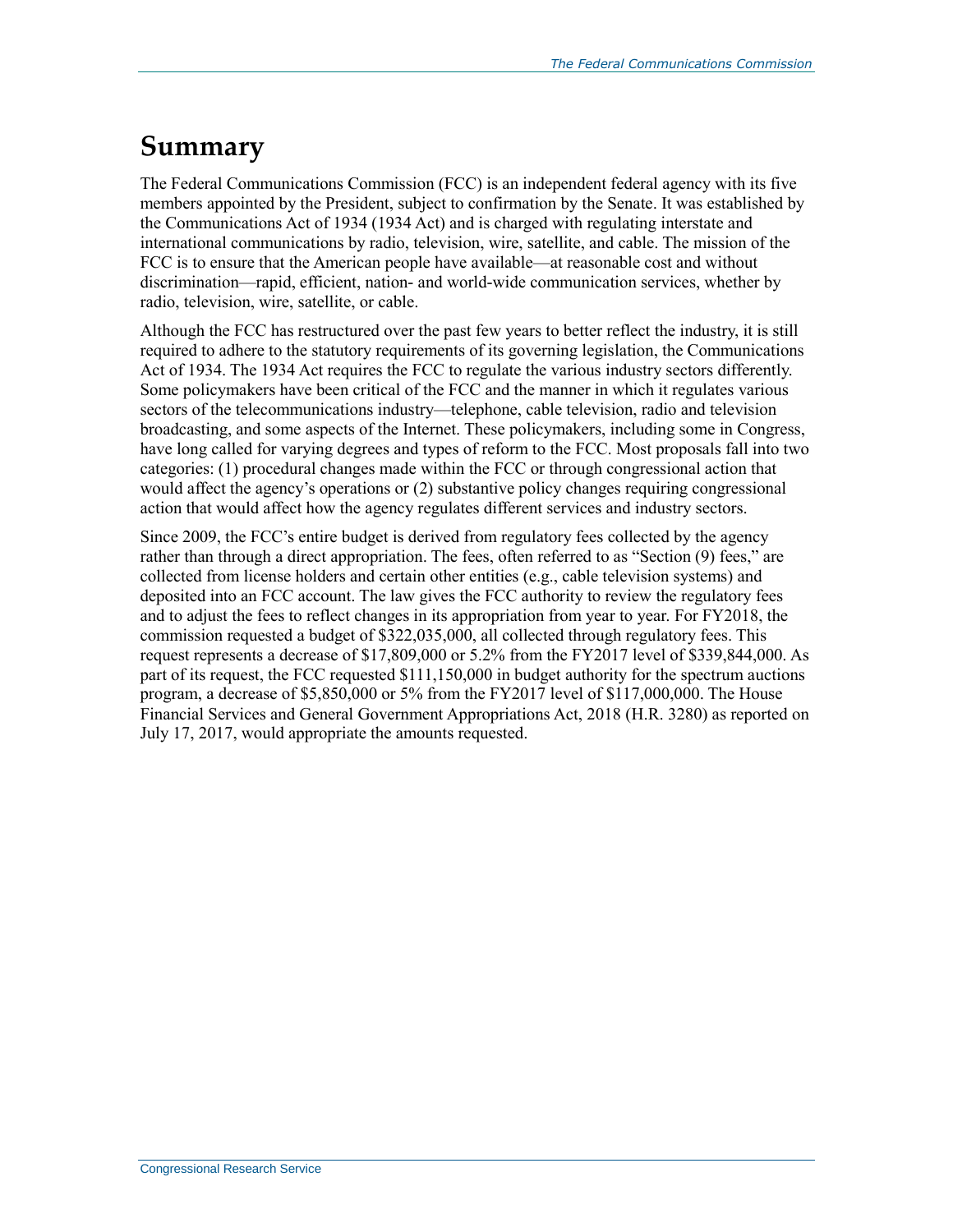## **Contents**

### **Figures**

### **Tables**

### **Appendixes**

|--|--|--|--|--|

#### **Contacts**

|--|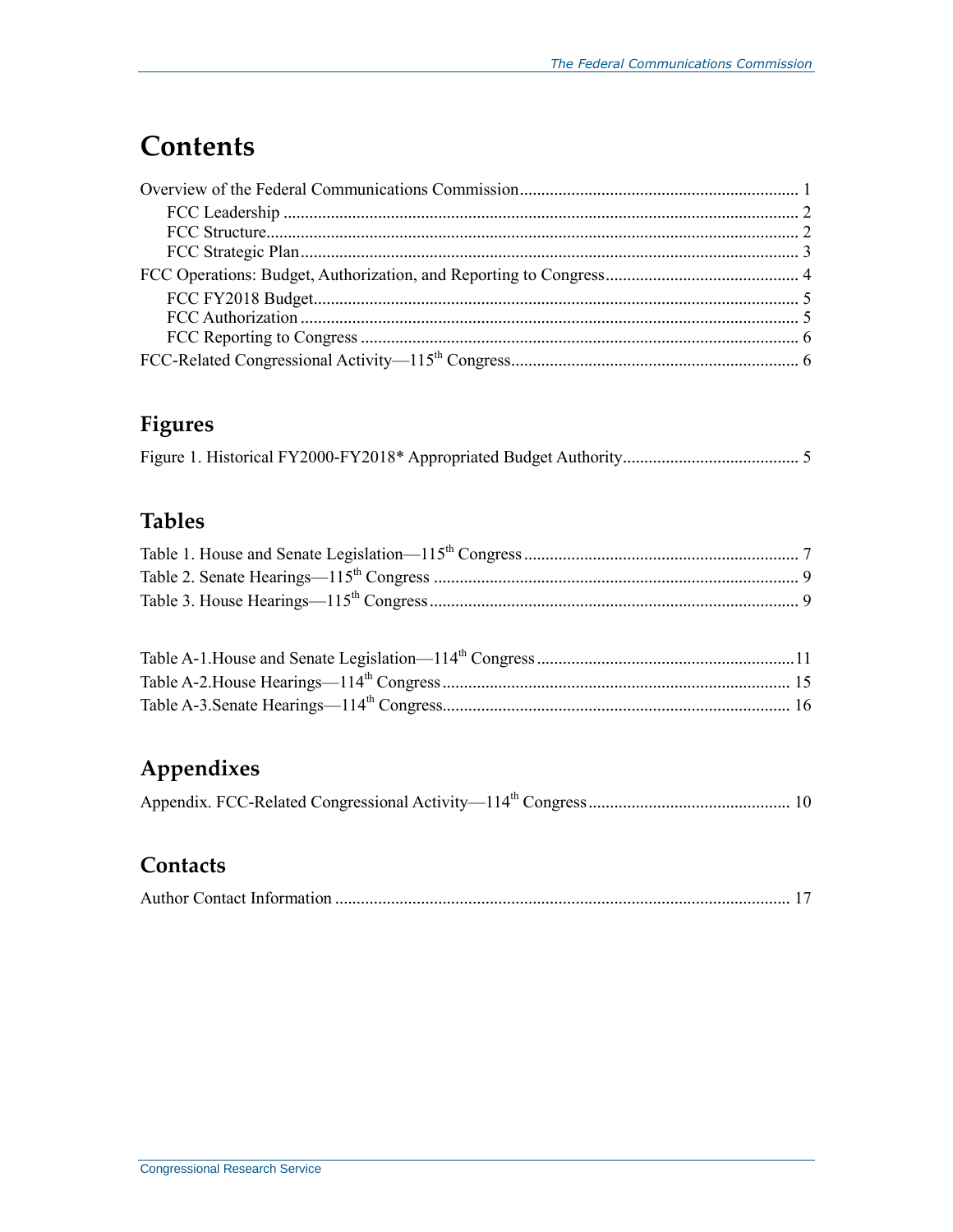## **Overview of the Federal Communications Commission**

The Federal Communications Commission (FCC) is an independent federal agency with its five members appointed by the President, subject to confirmation by the Senate. It was established by the Communications Act of 1934 (1934 Act, or "Communications Act")<sup>1</sup> and is charged with regulating interstate and international communications by radio, television, wire, satellite, and cable.<sup>2</sup> The mission of the FCC is to ensure that the American people have available, "without discrimination on the basis of race, color, religion, national origin, or sex, a rapid, efficient, Nationwide, and worldwide wire and radio communication service with adequate facilities at reasonable charges."<sup>3</sup>

The 1934 Act is divided into titles and sections that describe various powers and concerns of the commission<sup>4</sup>

- Title I—FCC Administration and Powers. The 1934 Act originally called for a commission consisting of seven members, but that number was reduced to five in 1983. Commissioners are appointed by the President and approved by the Senate to serve five-year terms; the President designates one member to serve as chairman. No more than three commissioners may come from the political party of the President. Title I empowers the commission to create divisions or bureaus responsible for specific work assigned and to structure itself as it chooses.
- Title II—Common carrier regulation, primarily telephone regulation, including circuit-switched telephone services offered by cable companies. Common carriers are communication companies that provide facilities for transmission but do not originate messages, such as telephone and microwave providers. The 1934 Act limits FCC regulation to interstate and international common carriers, although a joint federal-state board coordinates regulation between the FCC and state regulatory commissions.
- Title III—Broadcast station requirements. Much existing broadcast regulation was established prior to 1934 by the Federal Radio Commission and most provisions of the Radio Act of 1927 were subsumed into Title III of the 1934 Act.

 $\overline{a}$ 

<sup>&</sup>lt;sup>1</sup> The Communications Act of 1934, 47 U.S.C. §151 et seq., has been amended numerous times, most significantly in recent years by the Telecommunications Act of 1996, P.L. 104-104, 110 Stat. 56 (1996). References in this report are to the 1934 Act, as amended, unless indicated. A compendium of communications-related laws is available from the House Committee on Energy and Commerce at http://energycommerce.house.gov/108/pubs/108-D.pdf. It includes selected acts within the jurisdiction of the committee, including the Communications Act of 1934, Telecommunications Act of 1996, Communications Satellite Act of 1962, National Telecommunications and Information Administration Organizations Act, Telephone Disclosure and Dispute Resolution Act, Communications Assistance for Law Enforcement Act, as well as additional communications statutes and selected provisions from the U.S. Code. The compendium was last amended on December 31, 2002.

<sup>&</sup>lt;sup>2</sup> See "About the FCC," at http://www.fcc.gov/aboutus.html.

 $3$  47 U.S.C. §151.

<sup>4</sup> When Congress established the FCC in 1934, it merged responsibilities previously assigned to the Federal Radio Commission, the Interstate Commerce Commission, and the Postmaster General into a single agency, divided into three bureaus, Broadcast, Telegraph, and Telephone. See Analysis of the Federal Communications Commission, Fritz Messere, at http://www.oswego.edu/~messere/FCC1.html and the Museum of Broadcast Communications Archive at http://www.museum.tv/archives/etv/F/htmlF/federalcommu/federalcommu.htm for additional information on the history of the FCC.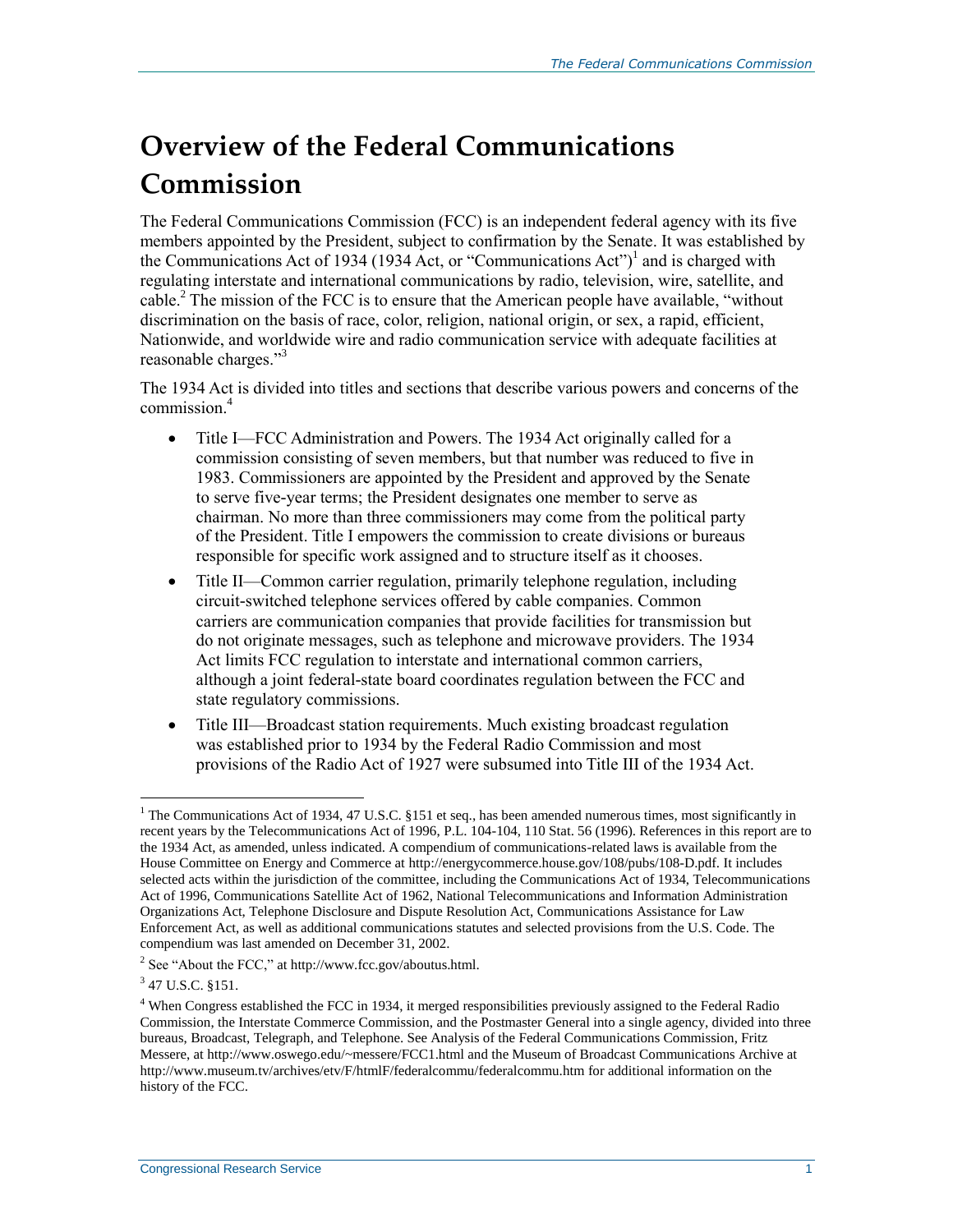Sections 303-307 define many of the powers given to the FCC with respect to broadcasting; other sections define limitations placed upon it. For example, Section 326 of Title III prevents the FCC from exercising censorship over broadcast stations. Also, parts of the U.S. code are linked to the Communications Act. For example, 18 U.S.C. 464 makes obscene or indecent language over a broadcast station illegal.

- Title IV—Procedural and administrative provisions, such as hearings, joint boards, judicial review of the FCC's orders, petitions, and inquiries.
- Title V—Penal provisions and forfeitures, such as violations of rules and regulations.
- Title VI—Cable communications, such as the use of cable channels and cable ownership restrictions, franchising, and video programming services provided by telephone companies.
- Title VII—Miscellaneous provisions and powers, such as war powers of the President, closed captioning of public service announcements, and telecommunications development fund.

### **FCC Leadership**

The FCC is directed by five commissioners appointed by the President and confirmed by the Senate for five-year terms (except when filling an unexpired term). The President designates one of the commissioners to serve as chairperson.

- Ajit Pai, Chair (confirmed by the Senate on May 7, 2012, sworn in on May 14, 2012, for a term ending on June 30, 2017; has not yet been reconfirmed for new term);
- Brendan Carr (sworn in on August 3, 2017);
- Mignon Clyburn (sworn in for a second term on February 19, 2013);
- Michael O'Rielly (sworn in for a second term on January 29, 2016); and
- Jessica Rosenworcel (sworn in on August 3, 2017).

Only three commissioners may be members of the same political party. None of them can have a financial interest in any commission-related business.

#### **FCC Structure**

The day-to-day functions of the FCC are carried out by 7 bureaus and 10 offices. The current basic structure of the FCC was established in 2002 as part of the agency's effort to better reflect the industries it regulates. The seventh bureau, the Public Safety and Homeland Security Bureau, was established in 2006.

The bureaus process applications for licenses and other filings, analyze complaints, conduct investigations, develop and implement regulatory programs, and participate in hearings, among other things. The offices provide support services. Bureaus and offices often collaborate when addressing FCC issues.<sup>5</sup> The bureaus hold the following responsibilities:

 $\overline{a}$ <sup>5</sup> FCC Fact Sheet, http://www.fcc.gov/cgb/consumerfacts/aboutfcc.html.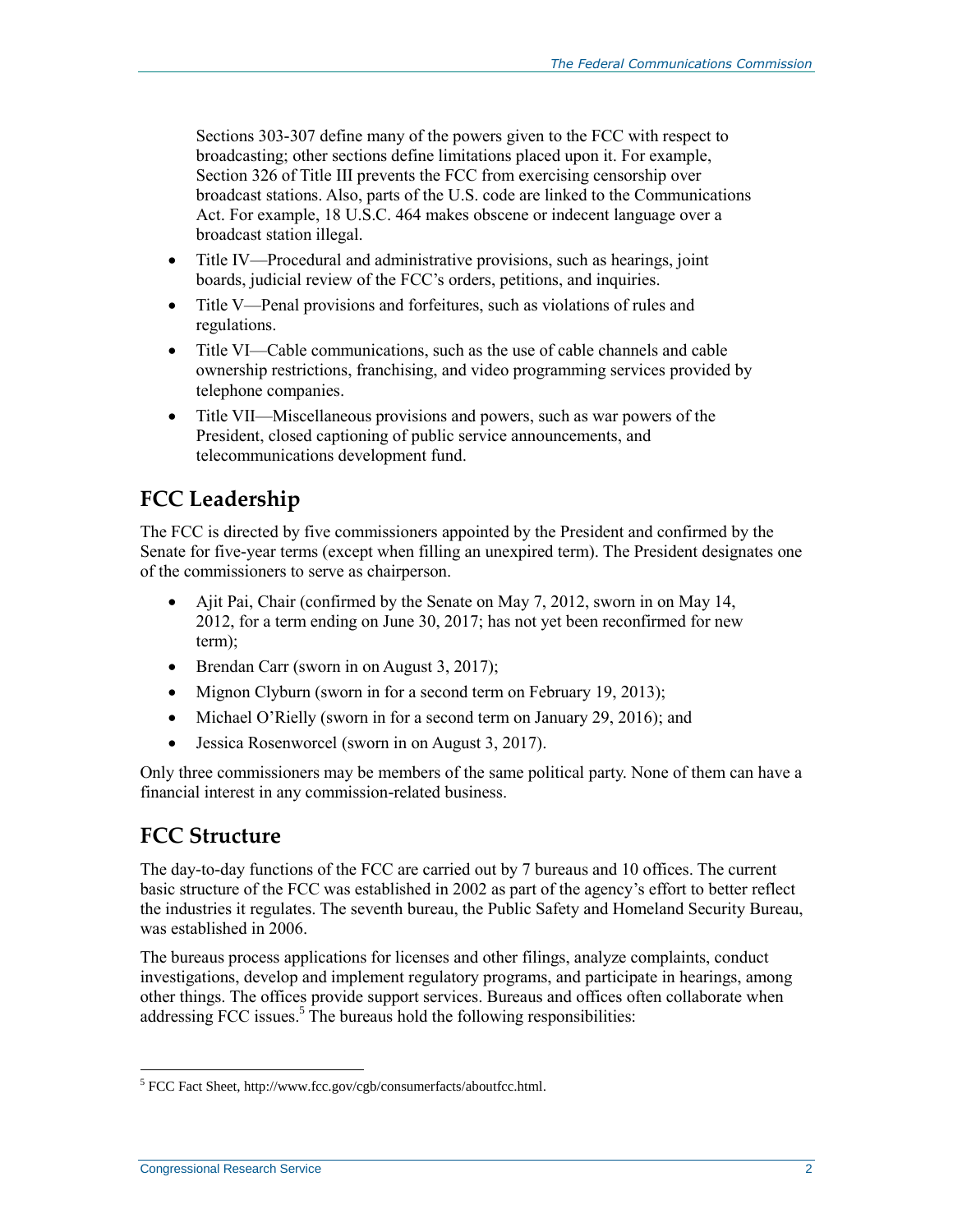- Consumer and Governmental Affairs Bureau—Addresses all types of consumerrelated matters from answering questions and responding to consumer complaints to distributing consumer education materials.
- Enforcement Bureau—Enforces FCC rules, orders, and authorizations.
- International Bureau—Administers the FCC's international telecommunications policies and obligations.
- Media Bureau—Develops, recommends, and administers the policy and licensing programs relating to electronic media, including cable television, broadcast television, and radio in the United States and its territories.
- Public Safety and Homeland Security Bureau—Addresses issues such as public safety communications, alert and warning of U.S. citizens, continuity of government operations and continuity of operations planning, and disaster management coordination and outreach.
- Wireless Telecommunications Bureau—Handles all FCC domestic wireless telecommunications programs and policies.<sup>6</sup> Wireless communications services include cellular, paging, personal communications services, public safety, and other commercial and private radio services. This bureau also is responsible for implementing the competitive bidding authority for spectrum auctions.
- Wireline Competition Bureau—Administers the FCC's policies concerning common carriers (the companies that provide long distance and local service to consumers and businesses). These companies provide services such as voice, data, and other telecommunication transmission services.

#### **FCC Strategic Plan**

The current FCC Strategic Plan covers the five-year period  $FY2015-FY2018$ .<sup>7</sup> The plan outlines four goals:

- **Promoting Economic Growth and National Leadership.** Telecommunications networks are a vital component of technological innovation and economic growth, helping to ensure that our nation remains a leader in providing its citizens opportunities for economic and educational development. Competition drives these networks to develop improved transmission technologies and to offer new services at competitive prices, and consumers can benefit from these fruits of competition. The FCC has a responsibility to promote the expansion of these networks and to ensure they have the incentive and the ability to compete fairly with one another in providing broadband services.
- **Protecting Public Interest Goals.** A change in technology may require us to review and revise our rules, but it does not change the rights of users or the responsibilities of network providers. This civil bond between network providers and users includes consumer protection, competition, universal service, public safety, and national security. The FCC must protect and promote this Network Compact.

 $\overline{a}$ 

 $6$  Except those involving satellite communications broadcasting, including licensing, enforcement, and regulatory functions. These functions are handled by the International Bureau.

 $7$  The plan originally covered FY2014-FY2018 and was revised in 2015.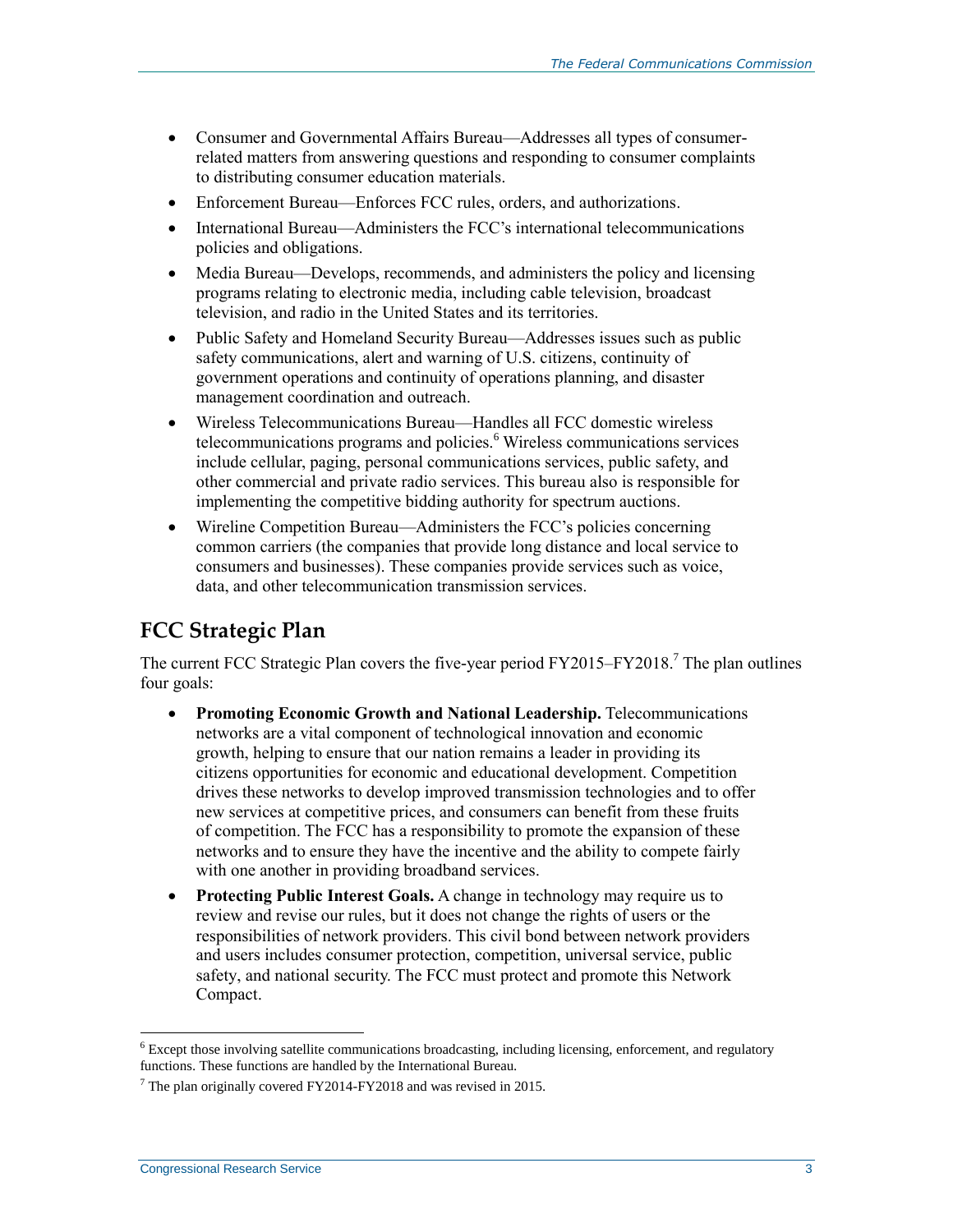- **Making Networks Work for Everyone.** Because broadband networks are essential to our national well-being, it is not enough for the FCC simply to promote their development. We must also ensure that all Americans can take advantage of the services they provide to enjoy  $21<sup>st</sup>$  century educational systems, health care, communication capabilities for our first responders, and accessibility for Americans with disabilities, and to assure innovation without artificial impediments.
- **Promoting Operational Excellence.** The FCC should be a model for excellence in government by effectively managing its resources and maintaining a commitment to transparent and responsive processes that encourage public involvement and decisionmaking that best serves the public interest.

The FCC has identified performance objectives associated with each strategic goal. Commission management annually develops targets and measures related to each performance goal to provide direction toward accomplishing those goals. Targets and measures are published in the FCC's Performance Plan, submitted with the commission's annual budget request to Congress. Results of the commission's efforts to meet its goals, targets, and measures are found in the FCC's Annual Performance Report published each February. The FCC also issues a Summary of Performance and Financial Results every February, providing a concise, citizen-focused review of the agency's accomplishments.

## **FCC Operations: Budget, Authorization, and Reporting to Congress**

Since the  $110<sup>th</sup>$  Congress, the FCC has been funded through the House and Senate Financial Services and General Government (FSGG) appropriations processes as a single line item. Previously, it was funded through what is now the Commerce, Justice, Science appropriations process, also as a single line item.

Since 2009 the FCC's budget has been derived from regulatory fees collected by the agency rather than through a direct appropriation.<sup>8</sup> The fees, often referred to as "Section (9) fees," are collected from license holders and certain other entities (e.g., cable television systems), and deposited into an FCC account. The FCC is authorized to review the regulatory fees each year and adjust them to reflect changes in its appropriation from year to year. Most years, appropriations language prohibits the use by the commission of any excess collections received in the current fiscal year or any prior years. These funds remain in the FCC account and are not made available to other agencies or agency programs nor redirected into the Treasury's general fund. The FCC's budgets from FY2000 to FY2018 9 are in **[Figure 1](#page-7-0)**.

 $\overline{a}$ 

<sup>8</sup> The Omnibus Budget Reconciliation Act of 1993 (P.L. 103-66, 47 U.S.C. §159) requires that the FCC annually collect fees and retain them for FCC use to offset certain costs incurred by the commission. The FCC implemented the regulatory fee collection program by rulemaking on July 18, 1994.

 $9^9$  The figure for FY2018 is the FCC's requested budget.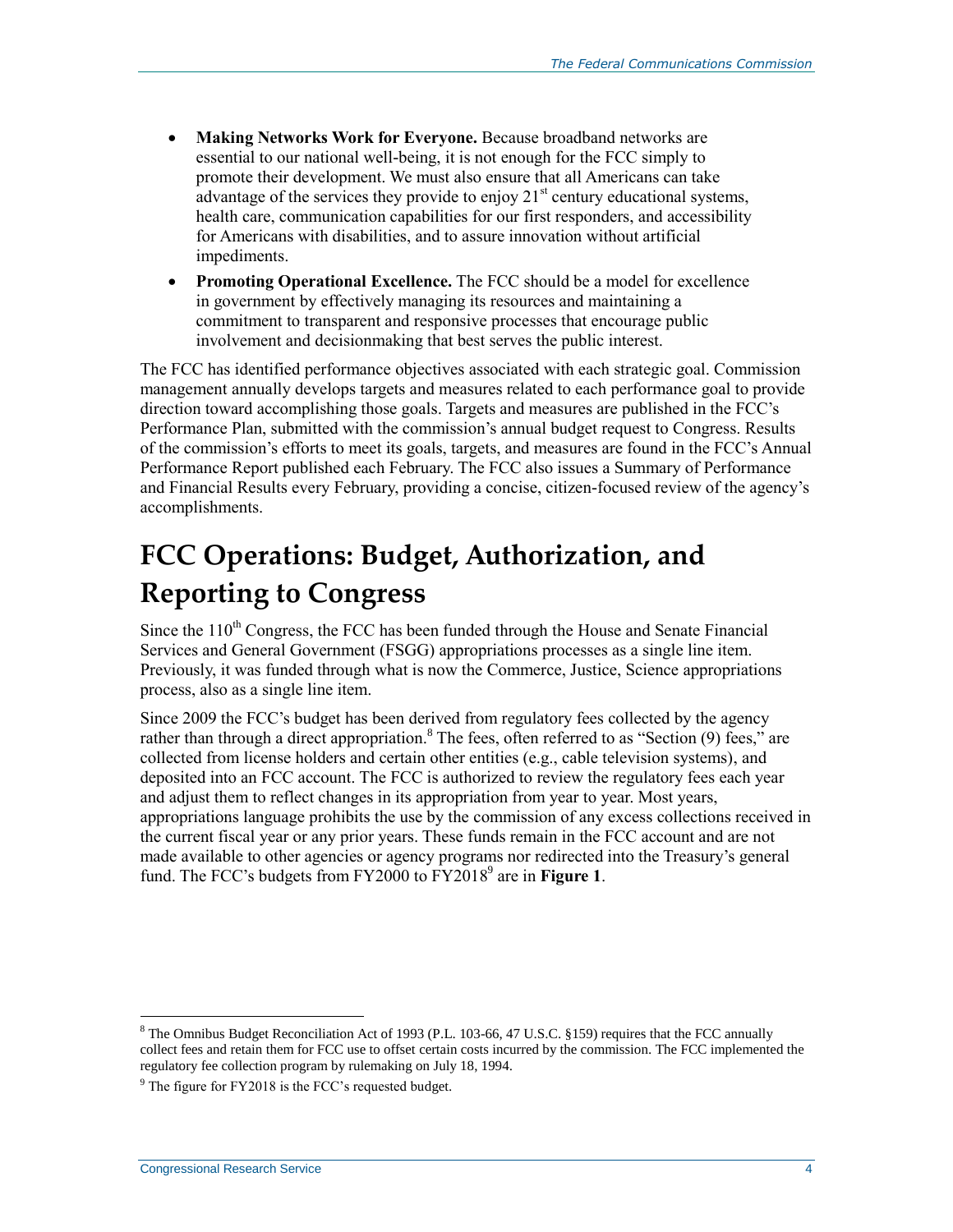**Figure 1. Historical FY2000-FY2018\* Appropriated Budget Authority**

<span id="page-7-0"></span>

(Dollars in Millions) (\*FY2018 figure is requested budget)

**Source:** FCC.

#### **FCC FY2018 Budget**

For  $FY2018$ ,<sup>10</sup> the commission requested a budget of \$322,035,000, all collected through regulatory fees. This request represents a decrease of \$17,809,000 or 5.2% from the FY2017 level of \$339,844,000. As part of its request, the FCC requested \$111,150,000 in budget authority for the spectrum auctions program, a decrease of \$5,850,000 or 5% from the FY2017 level of \$117,000,000. The House Financial Services and General Government Appropriations Act, 2018 (H.R. 3280) as reported on July 17, 2017, would appropriate the amounts requested.

#### **FCC Authorization**

 $\overline{a}$ 

The FCC has not been formally authorized since the FCC Authorization Act of 1990 (P.L. 101- 396) became law. Numerous bills have been introduced since that time, but none has become law.<sup>11</sup> In the 115<sup>th</sup> Congress, no reauthorization legislation has been introduced, but a draft bill<sup>12</sup>

<sup>&</sup>lt;sup>10</sup> Federal Communications Commission, FY2018 Budget Estimates to Congress, https://www.fcc.gov/document/fy-2018-fcc-budget, May 23, 2017.

 $11\,108$ <sup>th</sup> Congress, S. 1264, FCC Reauthorization Act of 2003, Sen. John McCain; 104<sup>th</sup> Congress, H.R. 1869, Federal Communications Commission Authorization Act, Rep. Jack Fields; 103rd Congress, H.R. 4522, Federal Communications Commission Authorization Act, Rep. Edward Markey, and  $103<sup>rd</sup>$  Congress, S. 2336, Federal (continued...)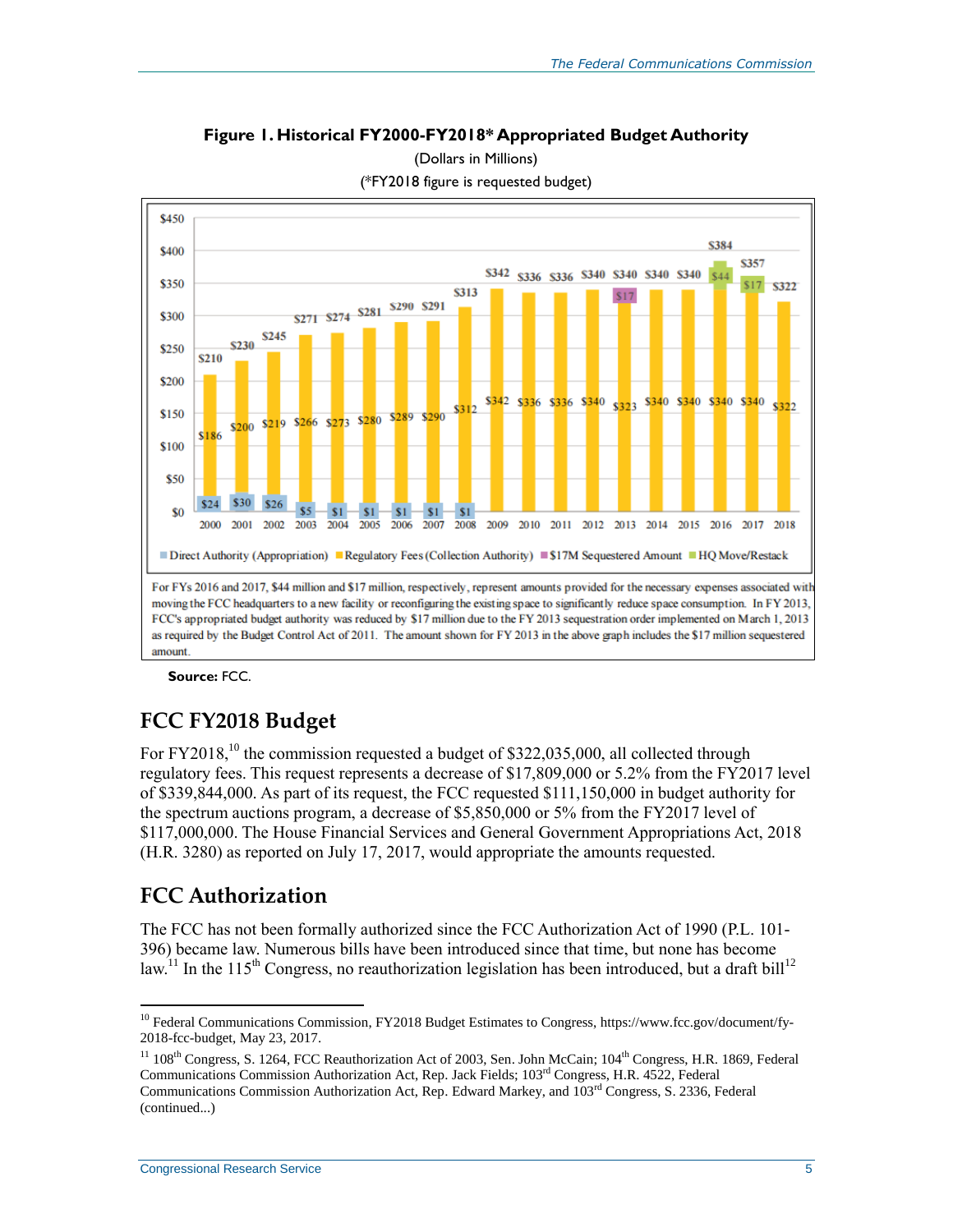was released on July 25, 2017, during the hearing "Oversight and Reauthorization of the Federal Communications Commission." <sup>13</sup> This draft would amend the Communications Act of 1934 to reauthorize appropriations for the FCC and impose procedural changes to the rules of the FCC aimed at maximizing public participation and efficient decisionmaking.

### **FCC Reporting to Congress**

The FCC publishes four reports for Congress.

- **Strategic Plan.** The Strategic Plan is the framework around which the FCC develops its yearly Performance Plan and Performance Budget. The FCC submitted its current four-year Strategic Plan in February 2014, in accordance with the Government Performance and Results Modernization Act of 2010, P.L. 111-352.
- **Performance Budget.** The annual Performance Budget includes performance targets based on the FCC's strategic goals and objectives, and serves as the guide for implementing the Strategic Plan. The Performance Budget becomes part of the President's annual budget request.
- **Agency Financial Report.** The annual Agency Financial Report contains financial and other information, such as a financial discussion and analysis of the agency's status, financial statements, and audit reports.
- **Annual Performance Report.** At the end of the fiscal year, the FCC publishes an Annual Performance Report that compares the agency's actual performance with its targets. $14$

All of these reports are available on the FCC website, http://www.fcc.gov/encyclopedia.

## **FCC-Related Congressional Activity— 115th Congress**

Legislation introduced in the  $115<sup>th</sup>$  Congress that would affect the operation of the FCC is detailed in **[Table 1](#page-9-0)**. House and Senate hearings in the  $115<sup>th</sup>$  Congress regarding the operation of the FCC are detailed in **[Table 2](#page-11-0)** and **[Table 3](#page-11-1)**, respectively. Links to individual hearing pages are included in these tables.

l

<sup>(...</sup>continued)

Communications Commission Authorization Act, Sen. Daniel Inouye; and 102nd Congress, S. 1132, Federal Communications Commission Authorization Act, Sen. Daniel Inouye.

<sup>&</sup>lt;sup>12</sup> See http://docs.house.gov/meetings/IF/IF16/20170725/106312/BILLS-115pih-FCCReauthorization.pdf.

<sup>13</sup> See https://energycommerce.house.gov/hearings-and-votes/hearings/oversight-and-reauthorization-federalcommunications-commission.

<sup>&</sup>lt;sup>14</sup> OMB Circular A-136 allows agencies the option of producing (1) two separate reports, an Agency Financial Report and an Annual Performance Report, or (2) a consolidated Performance and Accountability Report. The same information is provided to Congress in either case. The FCC elected the first option for FY2011. Also, in addition to the reports it submits to Congress, the FCC publishes an annual Summary of Performance and Financial Information, which is a citizen-focused summary of the FCC's yearly activities.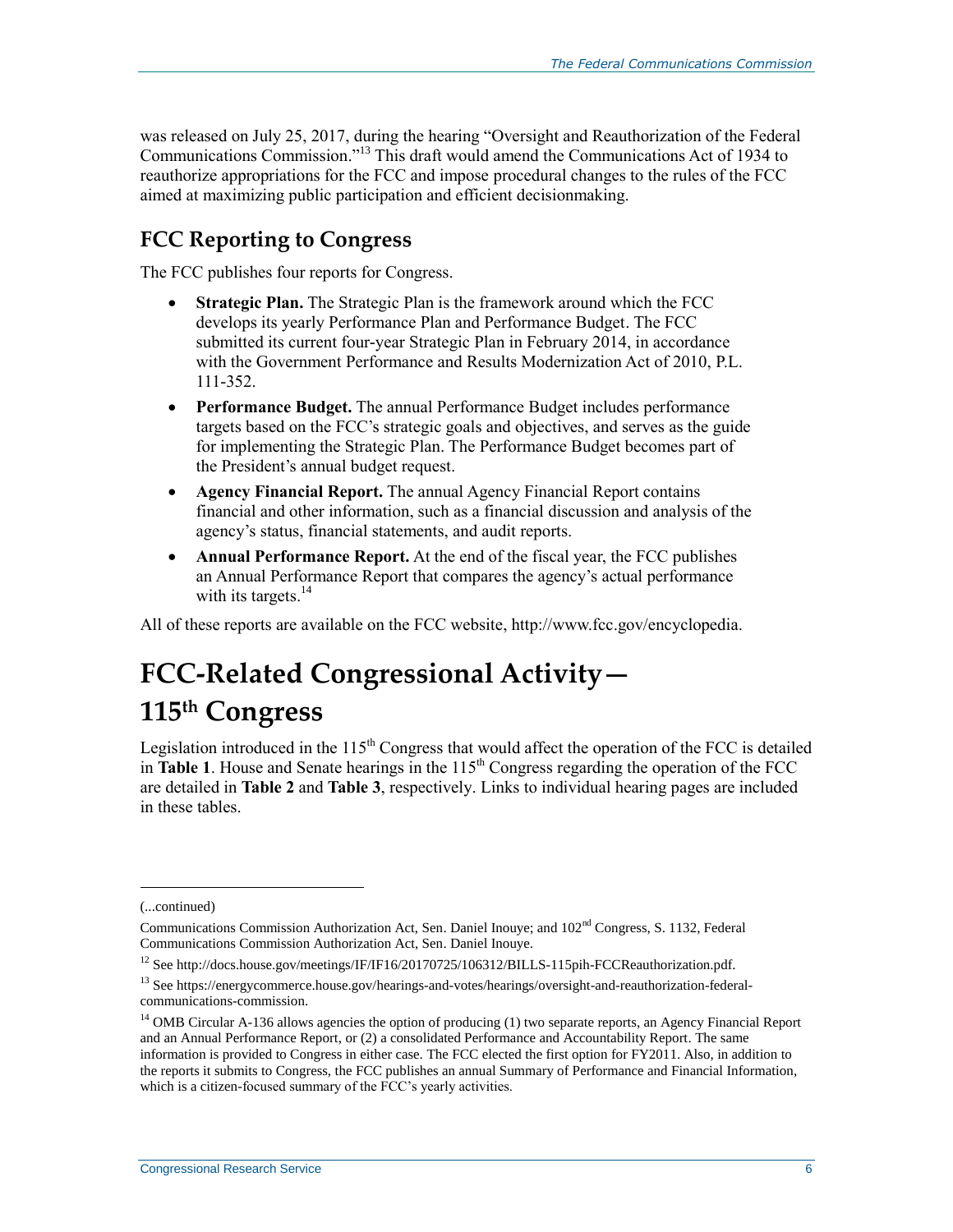<span id="page-9-0"></span>

| <b>Introduced</b> | Bill #   | <b>Bill Title</b>                                             | <b>Sponsor</b>                               | <b>Brief Summary</b>                                                                                                                                                     | <b>Committee</b>                               | <b>Bill Status</b>                                                                                                                                                                                            |
|-------------------|----------|---------------------------------------------------------------|----------------------------------------------|--------------------------------------------------------------------------------------------------------------------------------------------------------------------------|------------------------------------------------|---------------------------------------------------------------------------------------------------------------------------------------------------------------------------------------------------------------|
| 1/17/17           | S. 174   | <b>FCC Commission</b><br><b>Consolidated Reporting</b><br>Act | Sens. Dean Heller and<br><b>Brian Schatz</b> | Amend the Communications<br>Act of 1934 to consolidate the<br>reporting obligations of the<br>FCC to improve congressional<br>oversight and reduce reporting<br>burdens. | S. Commerce,<br>Science, and<br>Transportation | 5/11/17: Reported in<br>committee and placed on<br>the Senate Legislative<br>Calendar under General<br>Orders. Report available<br>at<br>https://www.congress.gov/<br>II5/crpt/srpt61/CRPT-<br>II5srpt61.pdf. |
| 1/17/17           | H.R. 583 | No title                                                      | Rep. Marsha Blackburn                        | Direct the FCC to revoke<br>certain changes to the<br>ownership reporting<br>requirements for<br>noncommercial educational<br>broadcast stations.                        | H. Energy and<br>Commerce                      | I/I7/I7: Referred to<br>committee.                                                                                                                                                                            |
| 1/4/17            | H.R. 290 | <b>FCC Process Reform</b><br>Act                              | Rep. Greg Walden                             | Amend the Communications<br>Act of 1934 to provide for<br>greater transparency and<br>efficiency in the procedures<br>followed by the FCC.                               | H. Energy and<br>Commerce                      | 1/24/17: Referred to<br>committee.                                                                                                                                                                            |
| 1/23/17           | H.R. 599 | <b>FCC Consolidated</b><br><b>Reporting Act</b>               | Rep. Steve Scalise                           | Combine eight congressionally<br>mandated previous reports on<br>the communications industry<br>into one biennial report, while<br>eliminating four other reports.       | H. Energy and<br>Commerce                      | 1/24/17: Referred to<br>committee.                                                                                                                                                                            |
| 1/13/17           | H.R. 557 | FCC 'ABCs' Act of 2017                                        | Rep. Robert Latta                            | Amend the Communications<br>Act of 1934 to reform the FCC<br>by requiring an analysis of<br>benefits and costs during the<br>rule making process, among<br>other goals.  | H. Energy and<br>Commerce                      | I/13/17: Referred to<br>committee.                                                                                                                                                                            |

#### **Table 1. House and Senate Legislation—115th Congress**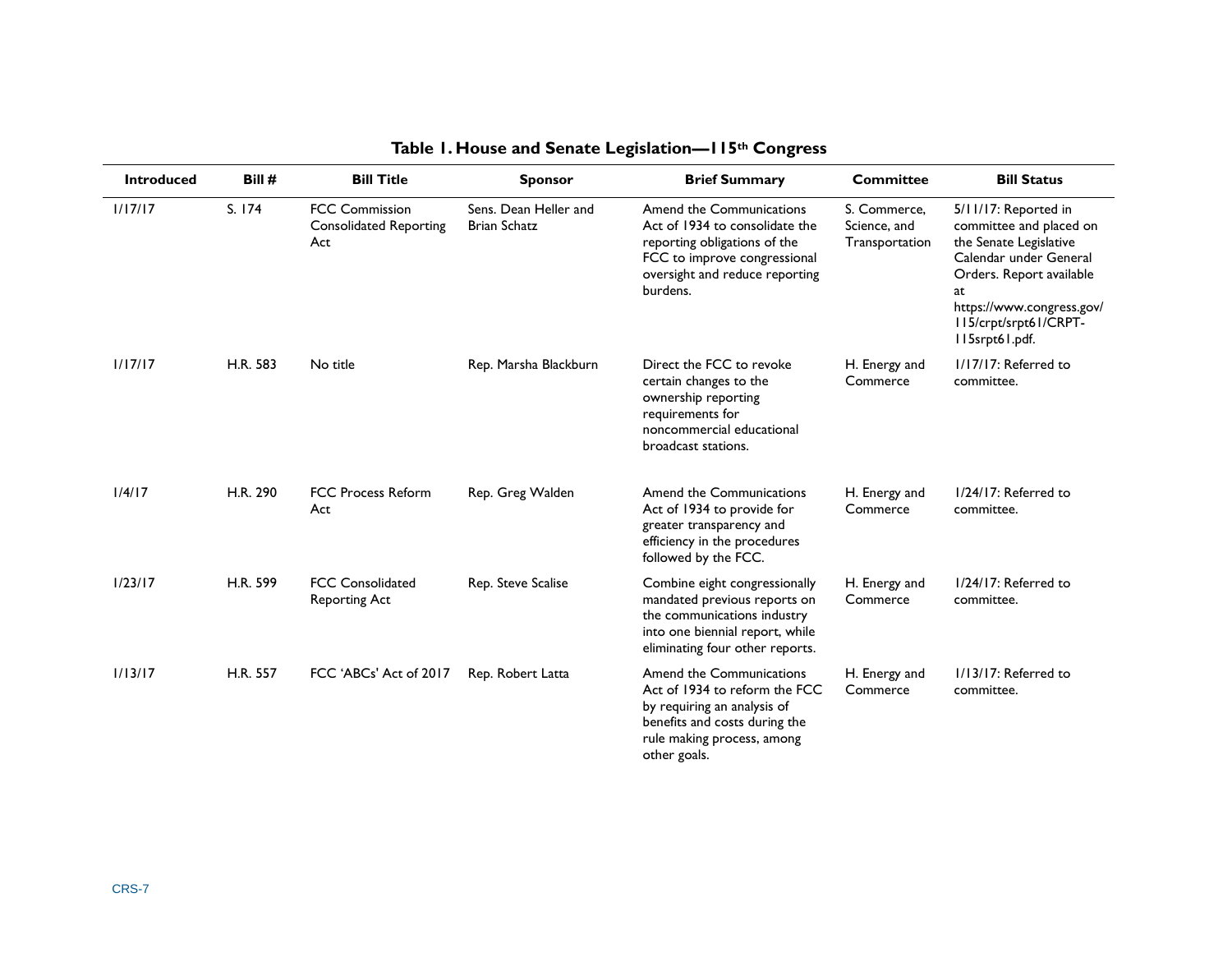| <b>Introduced</b> | Bill#     | <b>Bill Title</b>  | <b>Sponsor</b>    | <b>Brief Summary</b>                                                                                                                 | <b>Committee</b>                                            | <b>Bill Status</b>                                                                 |
|-------------------|-----------|--------------------|-------------------|--------------------------------------------------------------------------------------------------------------------------------------|-------------------------------------------------------------|------------------------------------------------------------------------------------|
| 5/18/17           | H.R. 2546 | FCC CIO Parity Act | Rep. Mimi Walters | Require FCC to ensure that its<br>Chief Information Officer has a<br>significant role in information<br>technology responsibilities. | H. Energy and<br>Commerce                                   | 5/19/2017: Referred to<br>the Subcommittee on<br>Communications and<br>Technology. |
| 5/24/17           | H.R. 2636 | No title           | Rep. Bill Johnson | To establish an independent<br>inspector general for the FCC.                                                                        | H. Committee<br>on Oversight<br>and<br>Government<br>Reform | $5/24/17$ : Referred to<br>committee.                                              |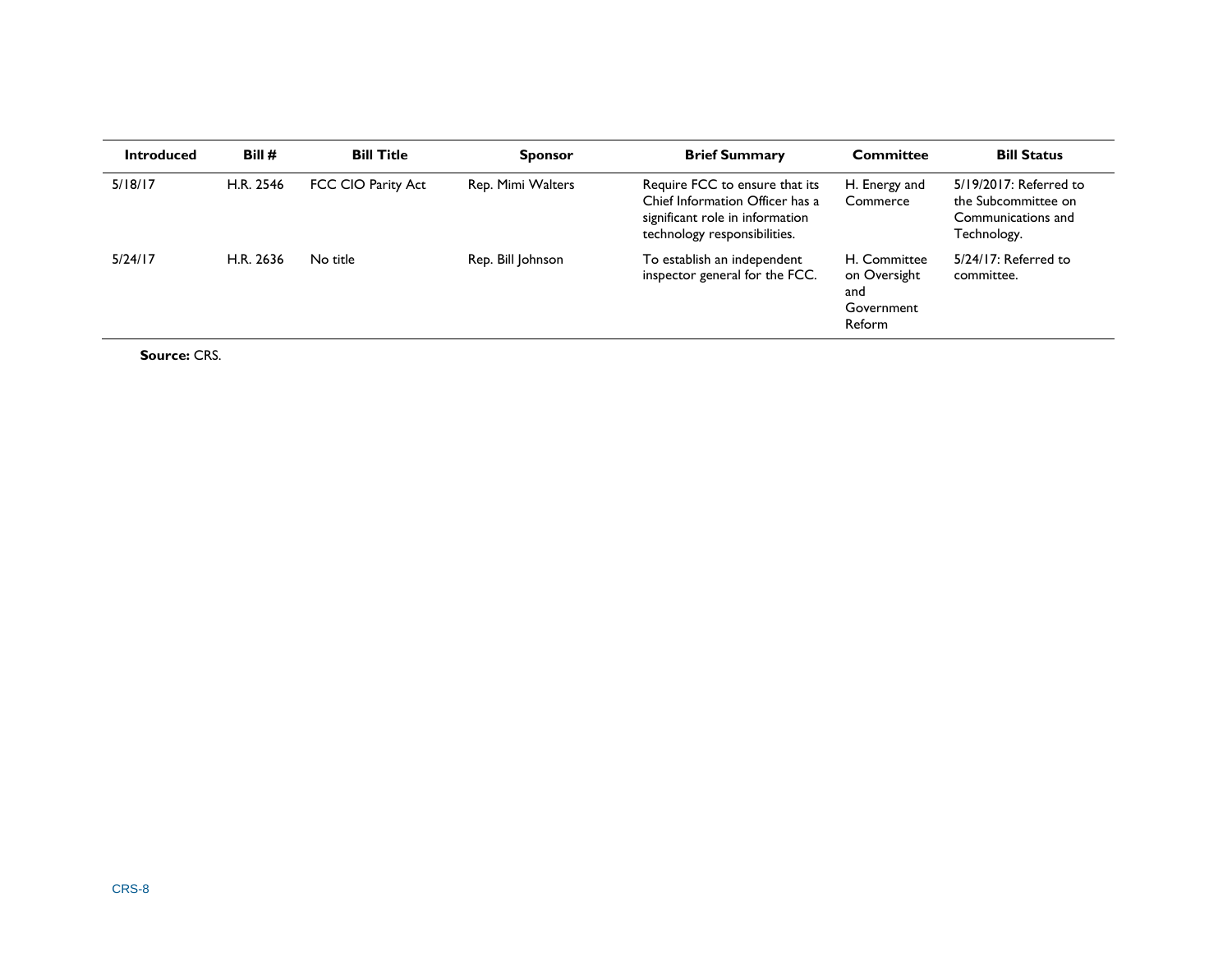#### **Table 2. Senate Hearings—115th Congress**

| <b>Date</b> | Title                                                                                                          |
|-------------|----------------------------------------------------------------------------------------------------------------|
| 7/19/17     | <b>FCC Nominations Hearing</b>                                                                                 |
|             | https://www.commerce.senate.gov/public/index.cfm/2017/7/nomination-hearing-fcc                                 |
| 3/8/17      | <b>Oversight of the Federal Communications Commission</b>                                                      |
|             | https://www.commerce.senate.gov/public/index.cfm/2017/3/oversight-of-the-federal-communications-<br>commission |

#### **Table 3. House Hearings—115th Congress**

| <b>Energy and Commerce</b> |                                                                                                                                  |  |  |  |  |  |
|----------------------------|----------------------------------------------------------------------------------------------------------------------------------|--|--|--|--|--|
| Date                       | Title                                                                                                                            |  |  |  |  |  |
| 7/25/17                    | Oversight and Reauthorization of the Federal Communications Commission                                                           |  |  |  |  |  |
|                            | https://energycommerce.house.gov/hearings-and-votes/hearings/oversight-and-reauthorization-federal-<br>communications-commission |  |  |  |  |  |
|                            | Draft legislation released: http://docs.house.gov/meetings/IF/IF16/20170725/106312/BILLS-115pih-<br>FCCReauthorization.pdf       |  |  |  |  |  |

<span id="page-11-1"></span><span id="page-11-0"></span>**Source:** CRS.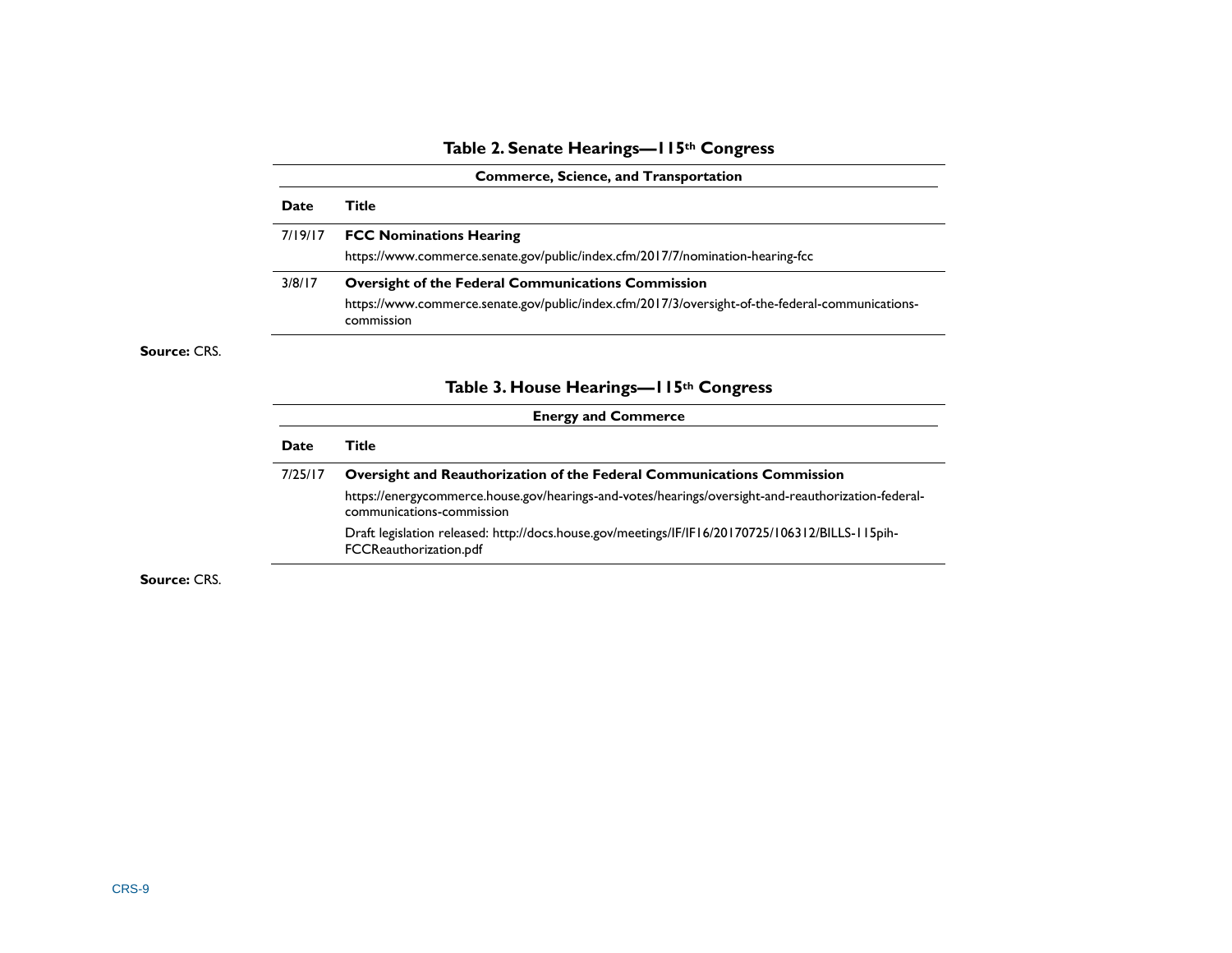## **Appendix. FCC-Related Congressional Activity— 114 th Congress**

Congressional action in the 114<sup>th</sup> Congress is detailed in **[Table A-1](#page-13-0)**, **[Table A-2](#page-17-0)**, and **[Table A-3](#page-18-0)**.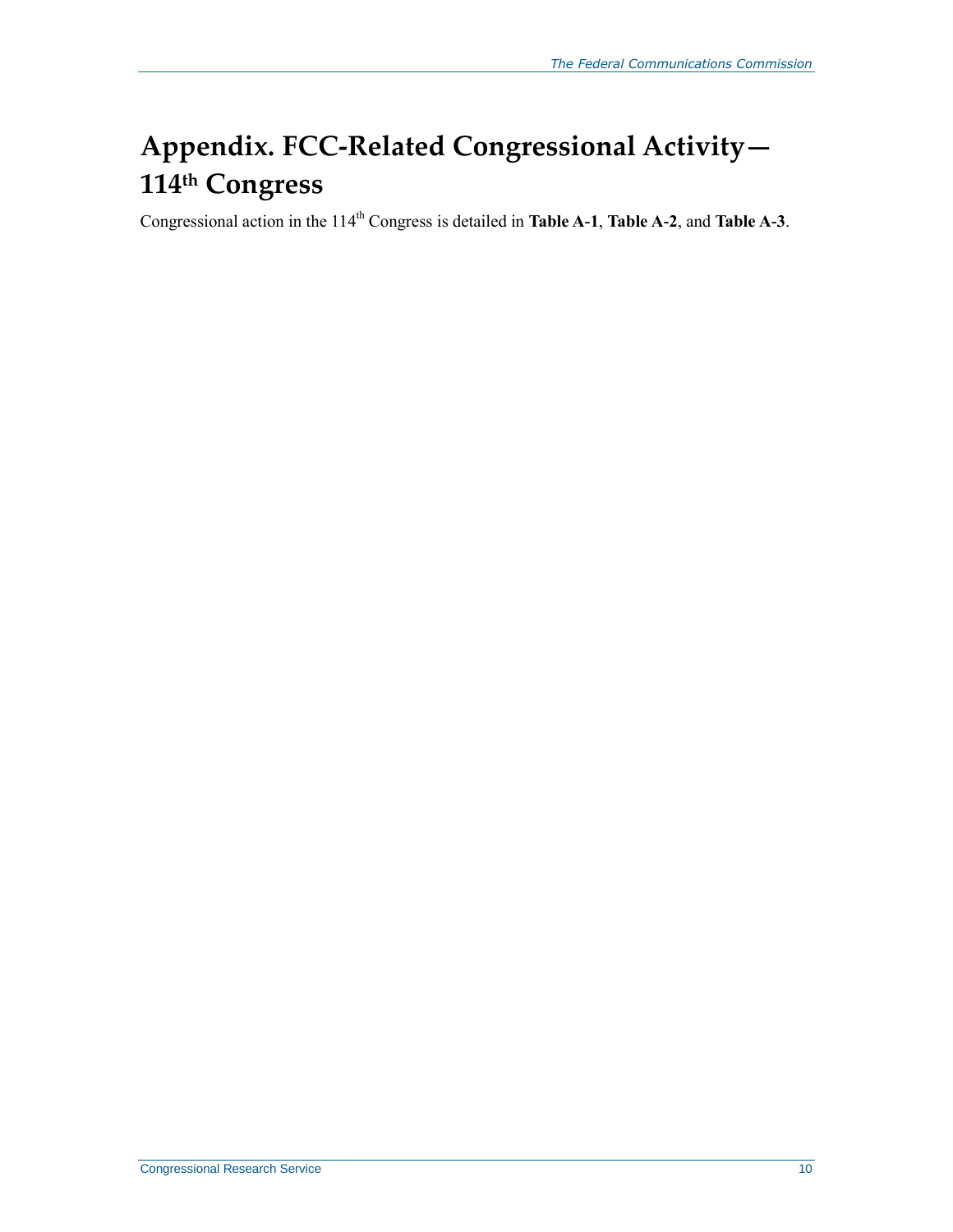<span id="page-13-0"></span>

| <b>Introduced</b> | Bill #                          | <b>Bill Title</b>                                                                        | <b>Sponsor</b>     | <b>Brief Summary</b>                                                                                                                                                                                                                                                                                                                            | <b>Committee</b>                                   | <b>Bill Status</b>                                                                                                        |
|-------------------|---------------------------------|------------------------------------------------------------------------------------------|--------------------|-------------------------------------------------------------------------------------------------------------------------------------------------------------------------------------------------------------------------------------------------------------------------------------------------------------------------------------------------|----------------------------------------------------|---------------------------------------------------------------------------------------------------------------------------|
| 1/12/15           | H.R. 279                        | No title                                                                                 | Rep. Robert Latta  | Amend the Communications Act<br>of 1934 to limit the authority of<br>the FCC over providers of<br>broadband Internet access<br>service                                                                                                                                                                                                          | House Energy and<br>Commerce                       | I/16/15: Referred<br>to the<br>Subcommittee on<br>Communications<br>and Technology.                                       |
| 1/26/15           | S. 253<br>S.Rept.<br>$114 - 58$ | <b>Federal Communications</b><br><b>Commission Consolidated</b><br>Reporting Act of 2015 | Sen. Dean Heller   | Amend the Communications Act<br>of 1934 to replace various<br>reporting requirements with a<br>biannual communications<br>marketplace report that the FCC<br>would be required to publish on<br>its website and submit to<br>Congress.                                                                                                          | Senate Commerce,<br>Science, and<br>Transportation | $6/10/15$ : Passed the<br>Senate.<br>6/11/15: Received<br>in the House and<br>held at the desk.                           |
| 2/02/15           | H.R. 655                        | FCC 'ABCs' Act of 2015                                                                   | Rep. Robert Latta  | Amend the Communications Act<br>of 1934 to direct the FCC, in the<br>case of a proposed or final rule<br>(including a proposed or final<br>amendment to an existing rule)<br>that may have an economically<br>significant impact, to include in<br>the notice a cost-benefit analysis<br>demonstrating that the benefits<br>outweigh the costs. | House Energy and<br>Commerce                       | 2/25/15: Received<br>in the Senate and<br>referred to the<br>Committee on<br>Commerce,<br>Science, and<br>Transportation. |
| 2/04/15           | H.R. 734<br>H.Rept.<br>$114-27$ | <b>Federal Communications</b><br><b>Commission Consolidated</b><br>Reporting Act of 2015 | Rep. Steve Scalise | See summary of S. 253                                                                                                                                                                                                                                                                                                                           | House Energy and<br>Commerce                       | 4/27/16: Approved<br>by the Committee<br>on Commerce.<br>Science, and<br>Transportation.                                  |
| 2/10/15           | S. 421                          | <b>Federal Communications</b><br><b>Commission Process Reform Act</b><br>of 2015         | Sen. Dean Heller   | Amend the Communications Act<br>of 1934 to provide for greater<br>transparency and efficiency in the<br>procedures followed by the FCC,<br>and for other purposes.                                                                                                                                                                              | Senate Commerce.<br>Science, and<br>Transportation | 4/27/16: Approved<br>by the Committee<br>on Commerce,<br>Science, and<br>Transportation.                                  |

#### **Table A-1.House and Senate Legislation—114th Congress**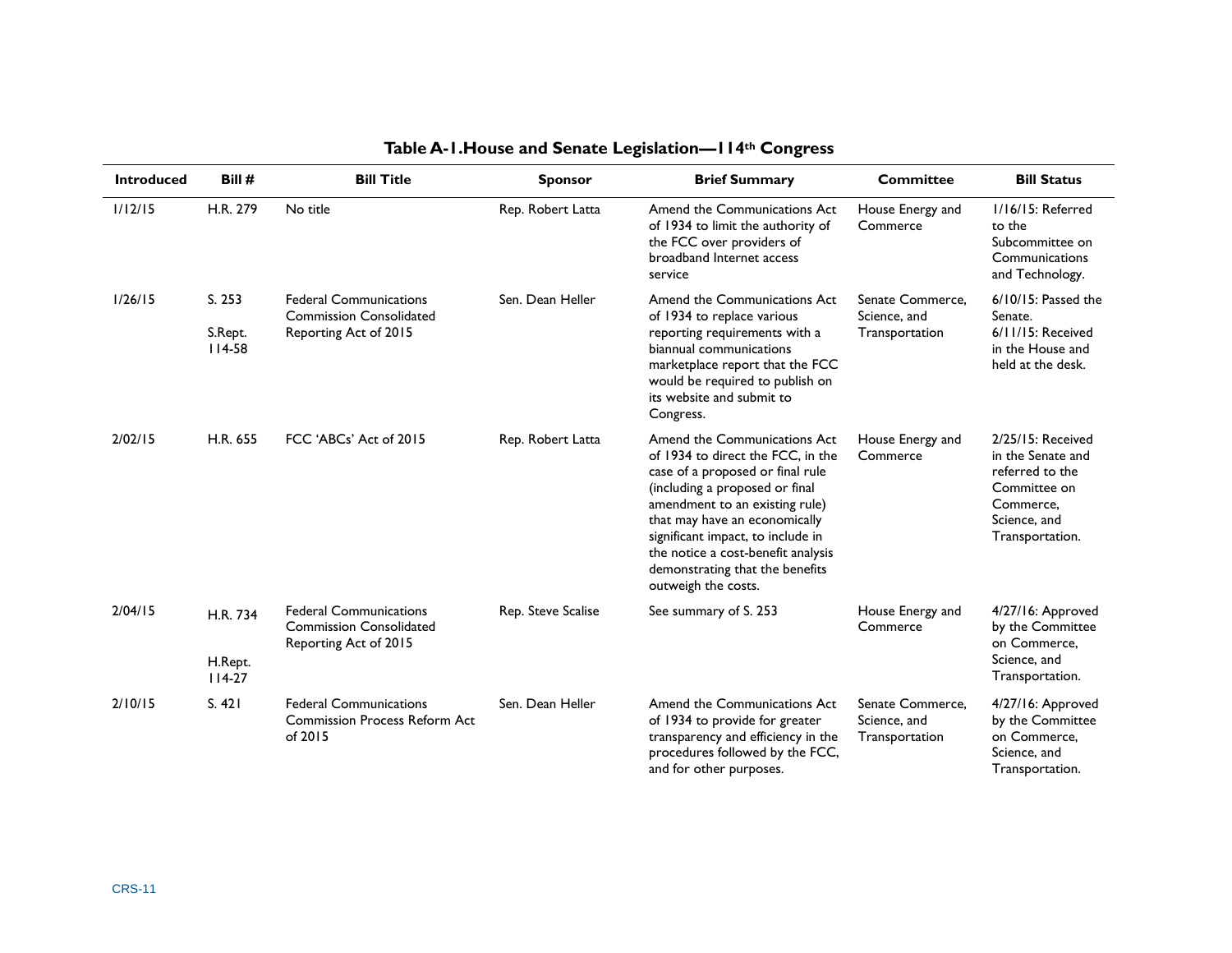| <b>Introduced</b> | Bill#     | <b>Bill Title</b>                                                        | <b>Sponsor</b>        | <b>Brief Summary</b>                                                                                                                                                                                                                                  | <b>Committee</b>                                   | <b>Bill Status</b>                                                                        |
|-------------------|-----------|--------------------------------------------------------------------------|-----------------------|-------------------------------------------------------------------------------------------------------------------------------------------------------------------------------------------------------------------------------------------------------|----------------------------------------------------|-------------------------------------------------------------------------------------------|
| 2/26/15           | H.R. 1106 | States' Rights Municipal<br>Broadband Act of 2015                        | Rep. Marsha Blackburn | Amend Section 706 of the<br>Telecommunications Act of 1996<br>to provide that such section does<br>not authorize the FCC to<br>preempt the laws of certain<br>States relating to the regulation<br>of municipal broadband, and for<br>other purposes. | House Energy and<br>Commerce                       | 2/27/15: Referred<br>to the House<br>Subcommittee on<br>Communications<br>and Technology. |
| 2/26/15           | S. 597    | States' Rights Municipal<br>Broadband Act of 2015                        | Sen. Thom Tillis      | See summary of H.R. 1106                                                                                                                                                                                                                              | Senate Commerce.<br>Science, and<br>Transportation | 2/26/15: Referred<br>to the Committee<br>on Commerce,<br>Science, and<br>Transportation.  |
| 3/3/15            | H.R. 1212 | Internet Freedom Act                                                     | Rep. Marsha Blackburn | Prohibit the FCC from<br>reclassifying broadband Internet<br>access service as a<br>telecommunications service and<br>from imposing certain regulations<br>on providers of such service.                                                              | House Energy and<br>Commerce                       | 3/6/15: Referred to<br>the House<br>Subcommittee on<br>Communications<br>and Technology.  |
| 3/17/15           | H.R. 1396 | <b>Federal Communications</b><br>Commission Collaboration Act of<br>2015 | Rep. Anna Eshoo       | Amend the Communications Act<br>of 1934 to authorize a bipartisan<br>majority of Commissioners of<br>the FCC to hold nonpublic<br>collaborative discussions.                                                                                          | House Energy and<br>Commerce                       | 3/20/15: Referred<br>to the<br>Subcommittee on<br>Communications<br>and Technology.       |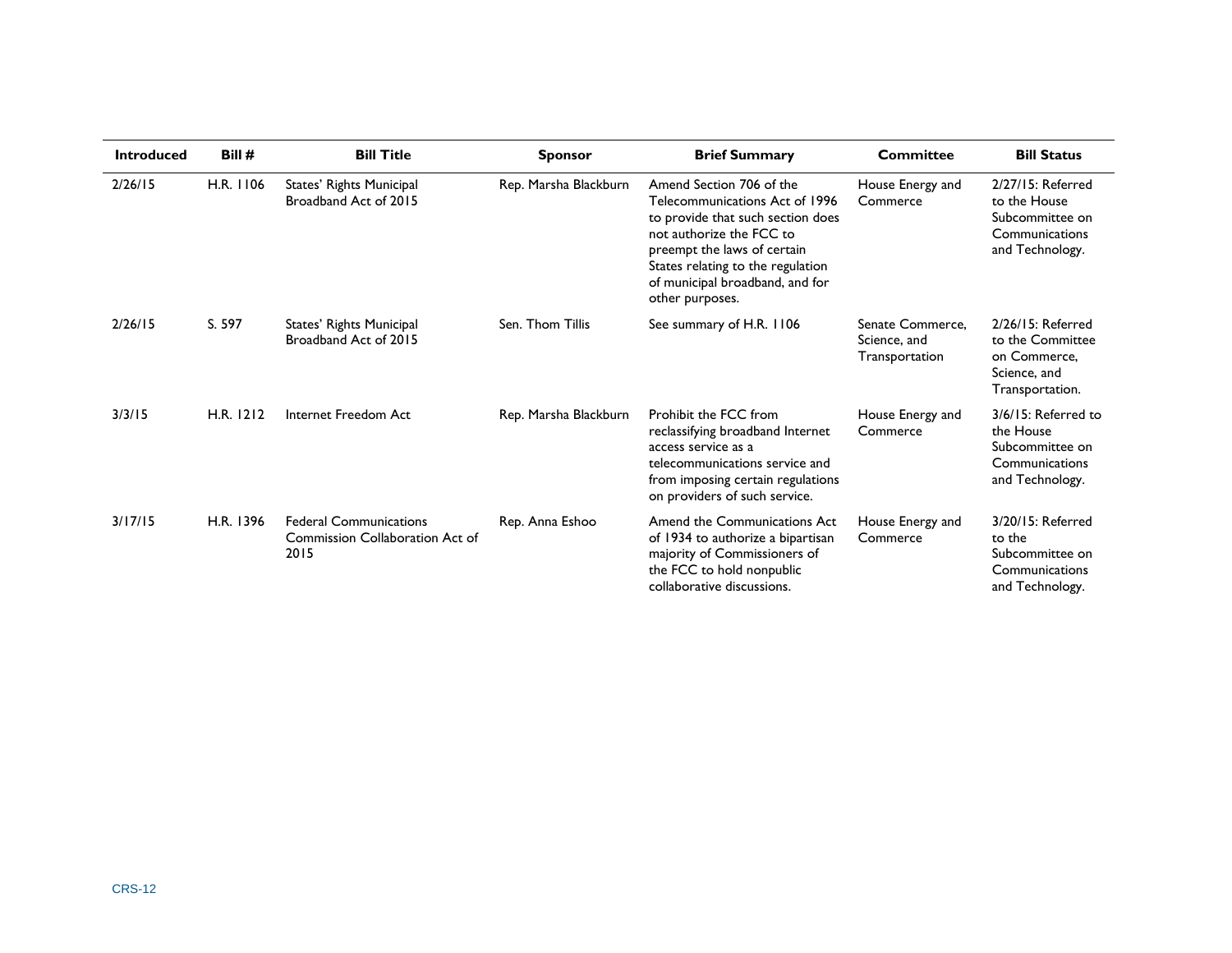| <b>Introduced</b> | Bill #    | <b>Bill Title</b>                                                                | <b>Sponsor</b>        | <b>Brief Summary</b>                                                                                                                                                                                                                                                                                                                                                                                                                                                                                                                                                                                                              | <b>Committee</b>                                                  | <b>Bill Status</b>                                                                                          |
|-------------------|-----------|----------------------------------------------------------------------------------|-----------------------|-----------------------------------------------------------------------------------------------------------------------------------------------------------------------------------------------------------------------------------------------------------------------------------------------------------------------------------------------------------------------------------------------------------------------------------------------------------------------------------------------------------------------------------------------------------------------------------------------------------------------------------|-------------------------------------------------------------------|-------------------------------------------------------------------------------------------------------------|
| 6/18/15           | S. 1607   | Independent Agency Regulatory<br>Analysis Act of 2015                            | Sen. Rob Portman      | Authorizes the President to<br>require an independent<br>regulatory agency to (1) comply<br>with regulatory analysis<br>requirements applicable to other<br>federal agencies; (2) provide the<br>Office of Information and<br>Regulatory Affairs with the costs<br>and benefits of a proposed or<br>final economically significant rule<br>and an assessment of alternatives<br>to the rule; and (3) submit for<br>review any proposed or final<br>economically significant rule.<br>Prohibits judicial review of the<br>compliance or noncompliance of<br>an independent regulatory agency<br>with the requirements of this act. | Senate Homeland<br>Security and<br>Governmental<br><b>Affairs</b> | 10/7/2015:<br>Ordered to be<br>reported with an<br>amendment in the<br>nature of a<br>substitute favorably. |
| 3/17/15           | S. 760    | <b>Federal Communications</b><br>Commission Collaboration Act of<br>2015         | Sen. Dean Heller      | Amend the Communications Act<br>of 1934 to authorize a bipartisan<br>majority of Commissioners of<br>the FCC to hold nonpublic<br>collaborative discussions.                                                                                                                                                                                                                                                                                                                                                                                                                                                                      | Senate Commerce,<br>Science, and<br>Transportation                | 3/17/15: Referred<br>to the Committee<br>on Commerce,<br>Science, and<br>Transportation.                    |
| 5/29/15           | H.R. 2583 | <b>Federal Communications</b><br><b>Commission Process Reform Act</b><br>of 2015 | Rep. Greg Walden      | Amend the Communications Act<br>of 1934 to provide for greater<br>transparency and efficiency in the<br>procedures followed by the FCC.                                                                                                                                                                                                                                                                                                                                                                                                                                                                                           | House Energy and<br>Commerce                                      | 6/3/15: Ordered to<br>be reported<br>(amended) by voice<br>vote.                                            |
| 6/1/15            | H.R. 2589 | No title                                                                         | Rep. Renee L. Ellmers | Amend the Communications Act<br>of 1934 to require the FCC to<br>publish on its Internet website<br>changes to the rules of the<br>commission not later than 24<br>hours after adoption.                                                                                                                                                                                                                                                                                                                                                                                                                                          | House Energy and<br>Commerce                                      | 6/5/15: Referred to<br>the Subcommittee<br>on<br>Communications<br>and Technology                           |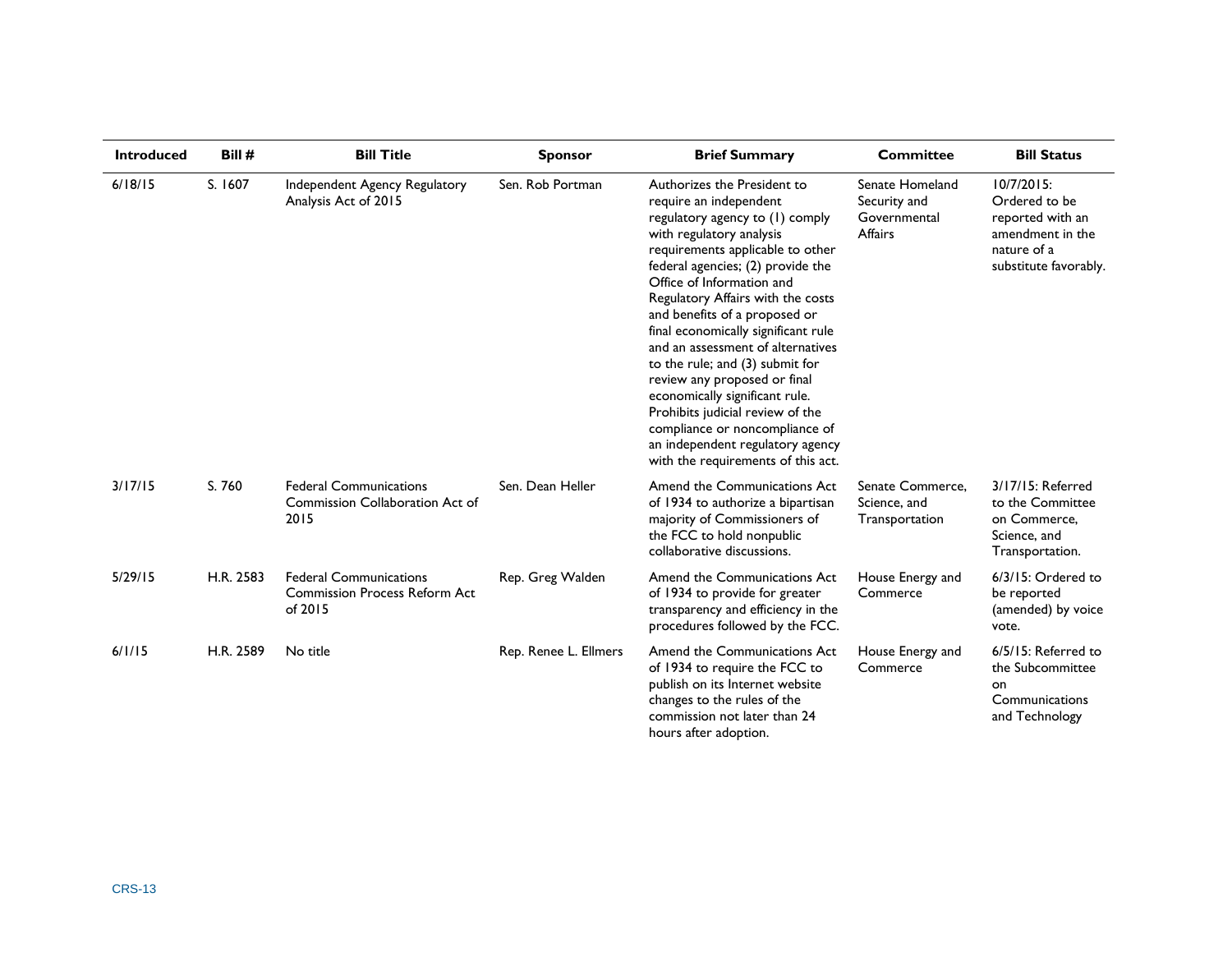| <b>Introduced</b> | Bill#     | <b>Bill Title</b>               | <b>Sponsor</b>       | <b>Brief Summary</b>                                                                                                                                                                     | <b>Committee</b>                                   | <b>Bill Status</b>                                                                 |
|-------------------|-----------|---------------------------------|----------------------|------------------------------------------------------------------------------------------------------------------------------------------------------------------------------------------|----------------------------------------------------|------------------------------------------------------------------------------------|
| 06/1/15           | H.R. 2592 | No title                        | Rep. Adam Kinzinger  | Amend the Communications Act<br>of 1934 to require the FCC to<br>publish on the website of the<br>commission documents to be<br>voted on by the commission.                              | House Energy and<br>Commerce                       | 6/5/15: Referred to<br>the Subcommittee<br>on.<br>Communications<br>and Technology |
| 6/1/15            | H.R. 2593 | No title                        | Rep. Robert E. Latta | Amend the Communications Act<br>of 1934 to require identification<br>and description on the website of<br>the FCC of items to be decided<br>on authority delegated by the<br>commission. | House Energy and<br>Commerce                       | 6/5/15: Referred to<br>the Subcommittee<br>on.<br>Communications<br>and Technology |
| 3/7/16            | S. 2644   | FCC Reauthorization Act of 2016 | Sen. John Thune      | To reauthorize the FCC for<br>FY2017 and 2018, and for other<br>purposes.                                                                                                                | Senate Commerce,<br>Science, and<br>Transportation | 3/7/16: Introduced                                                                 |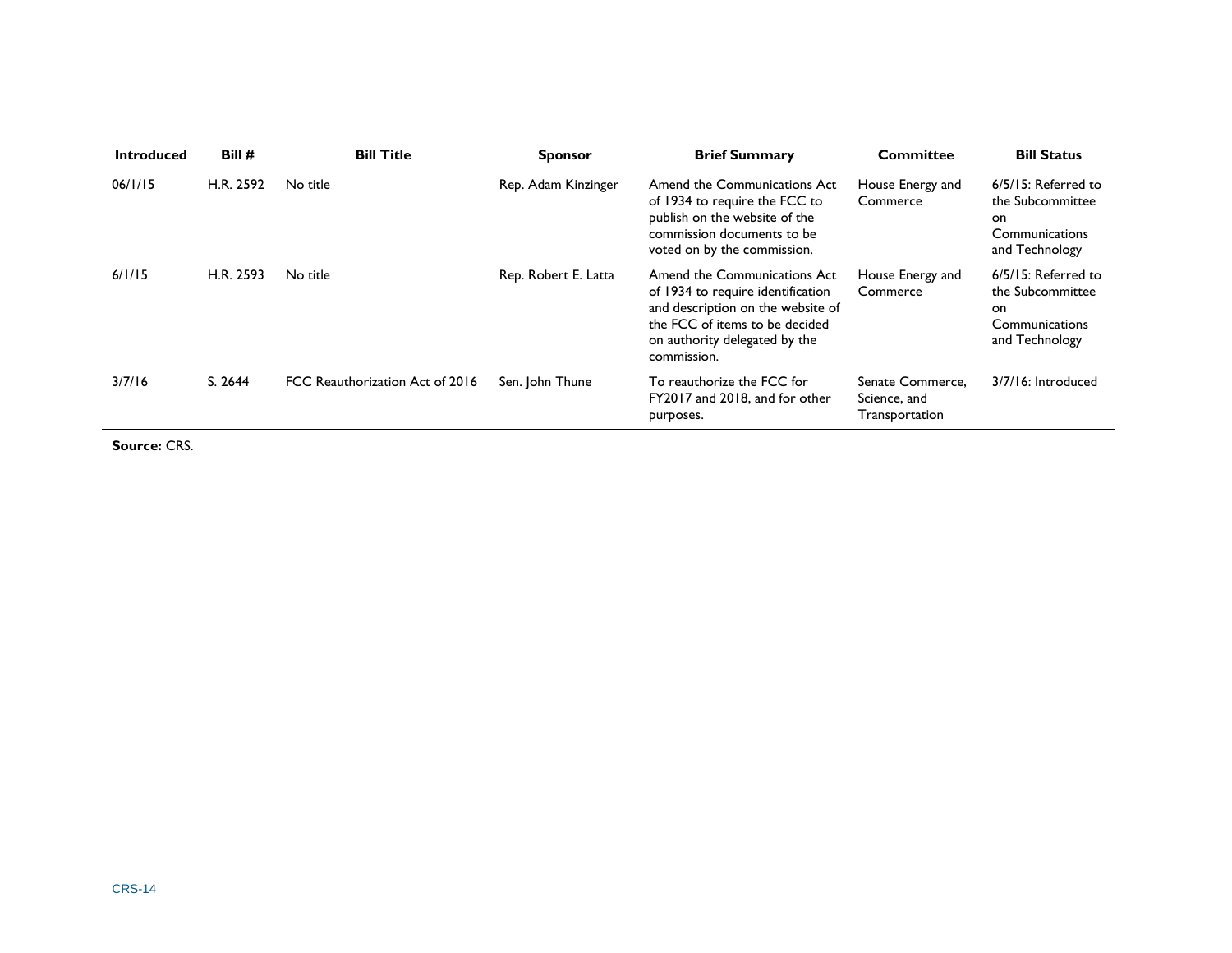|          | <b>Energy and Commerce</b>                                                                      |         | <b>Oversight and Government Reform</b>                                                       | <b>Judiciary</b> |                                                                                                                                                  |  |
|----------|-------------------------------------------------------------------------------------------------|---------|----------------------------------------------------------------------------------------------|------------------|--------------------------------------------------------------------------------------------------------------------------------------------------|--|
| Date     | <b>Title</b>                                                                                    | Date    | <b>Title</b>                                                                                 | Date             | <b>Title</b>                                                                                                                                     |  |
| 2/25/15  | The Uncertain Future of the Internet                                                            | 2/25/15 | FCC Process: Examining the Relationship<br>Between the FCC and the White House<br>(Canceled) | 3/2/15           | Discussion of H.R. 1155, the Searching for<br>and Cutting Regulations that are<br>Unnecessarily Burdensome ("SCRUB") Act<br>of 2015 <sup>a</sup> |  |
| 3/04/15  | Reauthorization of the Federal<br>Communications Commission: The FCC's<br>FY2016 Budget Request | 3/17/15 | FCC: Process and Transparency                                                                | 3/25/15          | Wrecking the Internet to Save It? The<br>FCC's Open Internet Rule                                                                                |  |
| 3/19/15  | FCC Reauthorization: Oversight of the<br>Commission                                             |         |                                                                                              |                  |                                                                                                                                                  |  |
| 4/30/15  | FCC Reauthorization: Improving<br><b>Commission Transparency</b>                                |         |                                                                                              |                  |                                                                                                                                                  |  |
| 5/15/15  | FCC Reauthorization: Improving<br>Commission Transparency-Part II                               |         |                                                                                              |                  |                                                                                                                                                  |  |
| 7/28/15  | Continued Oversight of the Federal<br><b>Communications Commission</b>                          |         | <b>Appropriations</b>                                                                        |                  |                                                                                                                                                  |  |
| 11/17/15 | Oversight of the Federal Communications<br>Commission                                           | 3/24/15 | <b>FCC Budget Hearing</b>                                                                    |                  |                                                                                                                                                  |  |
| 1/12/16  | Legislative Hearing on Four<br><b>Communications Bills</b>                                      | 3/15/16 | <b>FCC Budget Hearing</b>                                                                    |                  |                                                                                                                                                  |  |
| 4/13/16  | Legislative Hearing on Seven<br><b>Communications Bills</b>                                     |         |                                                                                              |                  |                                                                                                                                                  |  |

#### **Table A-2.House Hearings—114th Congress**

#### <span id="page-17-0"></span>**Source:** CRS.

<span id="page-17-1"></span>a. This hearing also included discussion of two bills not related to FCC procedure: H.R. 348, the "RAPID Act," and H.R. 712, the "Sunshine for Regulatory Decrees and Settlements Act of 2015."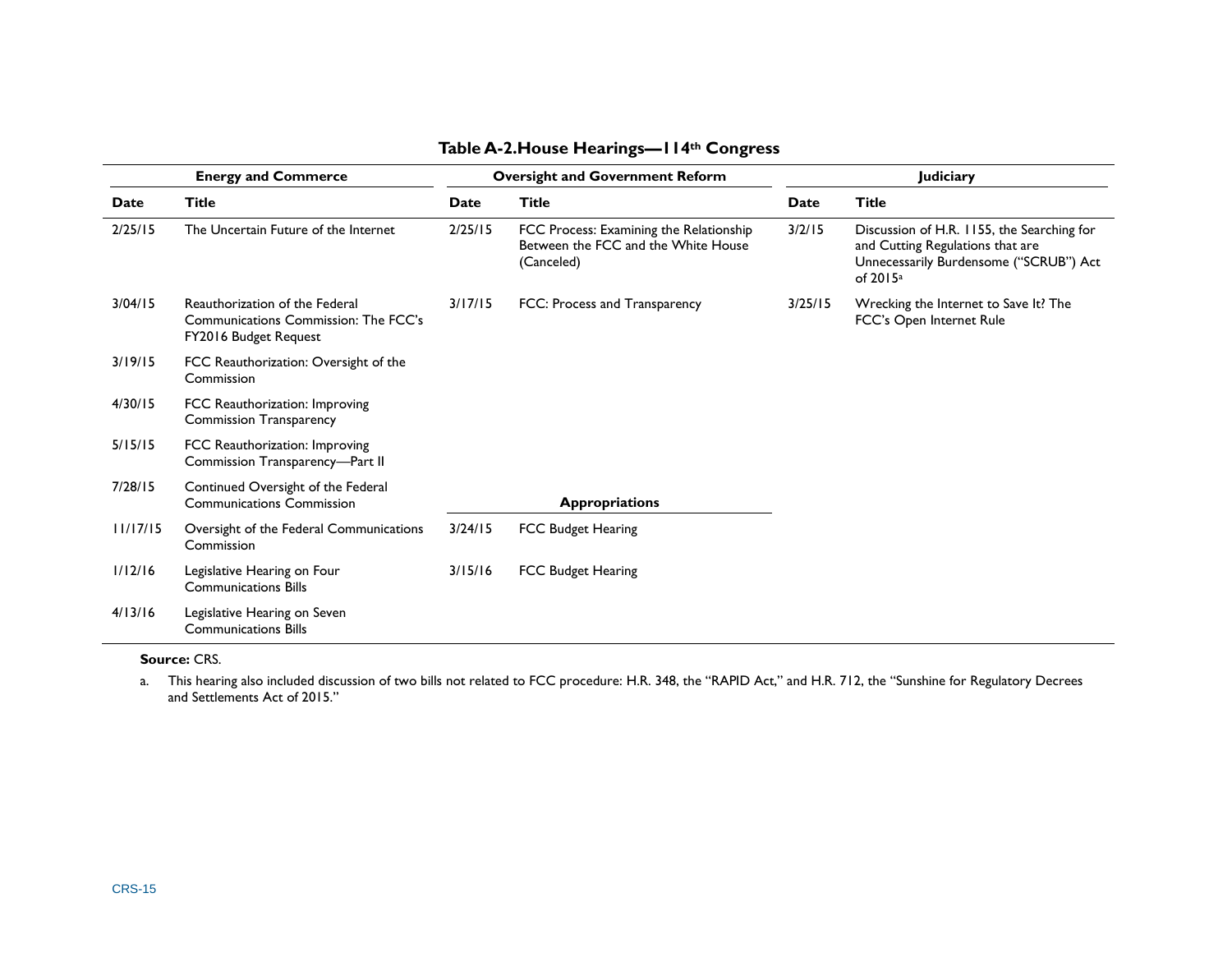#### **Table A-3.Senate Hearings—114th Congress**

<span id="page-18-0"></span>

| Commerce |                                                                                                                               |         | <b>Homeland Security and Government Affairs</b>      | Judiciary    |
|----------|-------------------------------------------------------------------------------------------------------------------------------|---------|------------------------------------------------------|--------------|
| Date     | Title                                                                                                                         | Date    | <b>Title</b>                                         |              |
| 3/18/15  | Oversight of the Federal Communications<br>Commission                                                                         | 2/25/15 | Toward a 21 <sup>st</sup> -Century Regulatory System | No hearings. |
| 4/27/16  | Hearing to consider S. 2644, the FCC<br>Reauthorization Act of 2016, to reauthorize<br>the FCC for FY2017 and 2018, and other |         | <b>Appropriations</b>                                |              |
|          | purposes.                                                                                                                     |         |                                                      |              |
| 9/16/16  | Oversight of the Federal Communications<br>Commission                                                                         | 5/12/15 | <b>FCC Budget Hearing</b>                            |              |